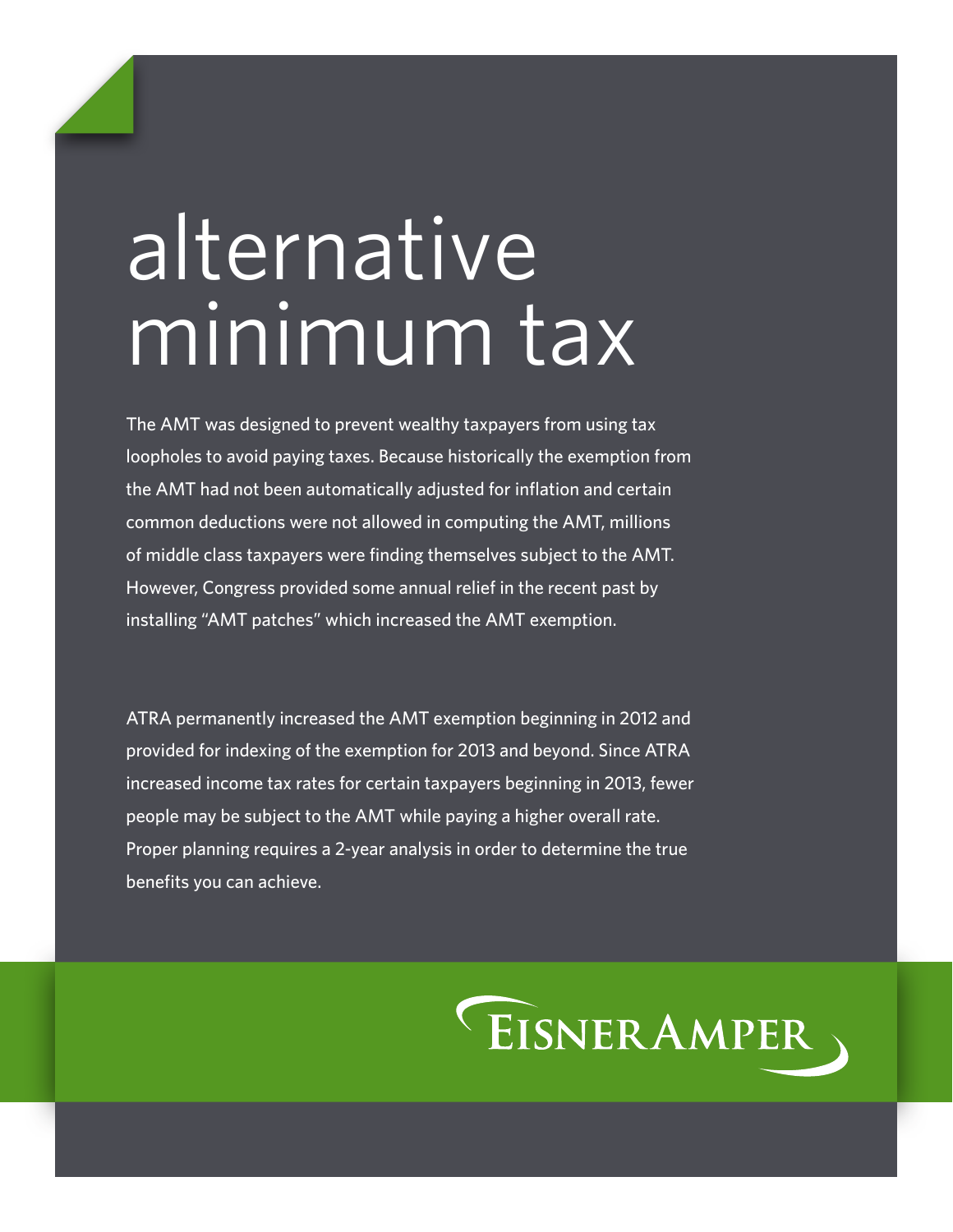### WHAT TRIGGERS THE AMT?

The AMT is computed separately from your regular tax. Using your regular taxable income as a starting point, adjustments are made to arrive at your alternative minimum taxable income ("AMTI"). Many deductions and tax credits that are used to calculate your regular tax are not deductible or allowable in computing AMTI. So, even though the AMT maximum tax rate is less than the regular maximum tax rate, your AMT liability may be higher than your regular tax. You will pay the higher of the regular tax or the AMT.

Chart 3 shows most of the adjustments necessary to calculate your AMTI. As the chart illustrates, certain deductions, such as state and local income taxes and real estate taxes, are not deductible when computing your AMTI. Other deductions, such as depreciation on business property, may be different for regular tax and AMT purposes. And some forms of income are exempt for regular tax purposes but taxable for AMT purposes. One example is the exercise of incentive stock options to the extent the fair market value exceeds the exercise price.

Tax Tip 5 demonstrates the high cost of being in the AMT.

Tax Tip 6 explains how state taxes on long-term capital gains and qualified dividends may trigger the AMT.

### PRIVATE ACTIVITY BOND INTEREST

Tax-exempt interest on specified private activity bonds issued in 2009 and 2010 are no longer an item of tax preference and, therefore, not subject to the AMT. However, the interest on such bonds issued before 2009 and after 2010 is still subject to the AMT.

### AMT RATES

For 2015, the 28% maximum tax rate applies to ordinary AMTI in excess of \$185,400 for joint returns and unmarried individuals (\$186,300 for 2016) and \$92,700 if married filing separately (\$93,150 for 2016) net of any allowable exclusion. Ordinary AMTI of \$185,400 or less is subject to a tax rate of 26%. Net longterm capital gains and qualified dividends are taxed at the same maximum 20% rate for both the AMT and regular tax beginning in tax year 2013.

### AMT EXEMPTION

Beginning in 2013, the exemption amount is indexed for inflation. For 2015, you are allowed an AMT exemption of up to \$83,400 (\$83,800 for 2016) if married filing jointly, \$53,600 (\$53,900 for

2016) if filing single or head of household or \$41,700 (\$41,900 for 2016) if married filing separately. Exemptions are fully phased out for taxpayers when their AMTI reaches \$492,500 (married filing jointly), \$333,600 (single or head of household) or \$246,250 (married filing separately).

Be advised that while you are in the AMT exemption phase out range, your marginal AMT tax rate can be as high as 35%.

### PLANNING FOR AMT SCENARIOS

Tax planning can help you determine whether or not you will be subject to the AMT. This can enable you to take steps to reduce your overall tax liability. Using Chart 3 to guide you, here are 3 possible AMT scenarios to plan for:

### **You are subject to the AMT in the current year, but don't expect to be next year:**

- Defer until the following year any deductions that are not deductible for AMT purposes. Avoid the pitfall of automatically prepaying your state income taxes before the end of the year.
- Taxpayers with large itemized deductions that are disallowed for AMT but considered a direct expense that can be deducted when computing net investment income may want to consider taking such deductions in the current year, even if in the AMT. Expenses such as state and local taxes paid, investment fees, etc. are directly allocable to net investment income and can be used to lower the 3.8% surtax even if the deductions are not allowed for AMT purposes.
- Accelerate ordinary income into the current year to benefit from the lower AMT rate.
- Realize net short-term capital gains this year to benefit from the lower AMT rates, unless these gains will offset short-term losses next year or would otherwise be held long term.
- Delay exercising any incentive stock options ("ISOs") since you could wind up paying the AMT on the spread between the fair market value and the exercise price. If you already exercised the options, consider a disqualifying disposition as discussed in the chapter on stock options. Also, see the rule discussed later in this chapter that may offer some credit relief for the AMT resulting from the exercise of ISOs.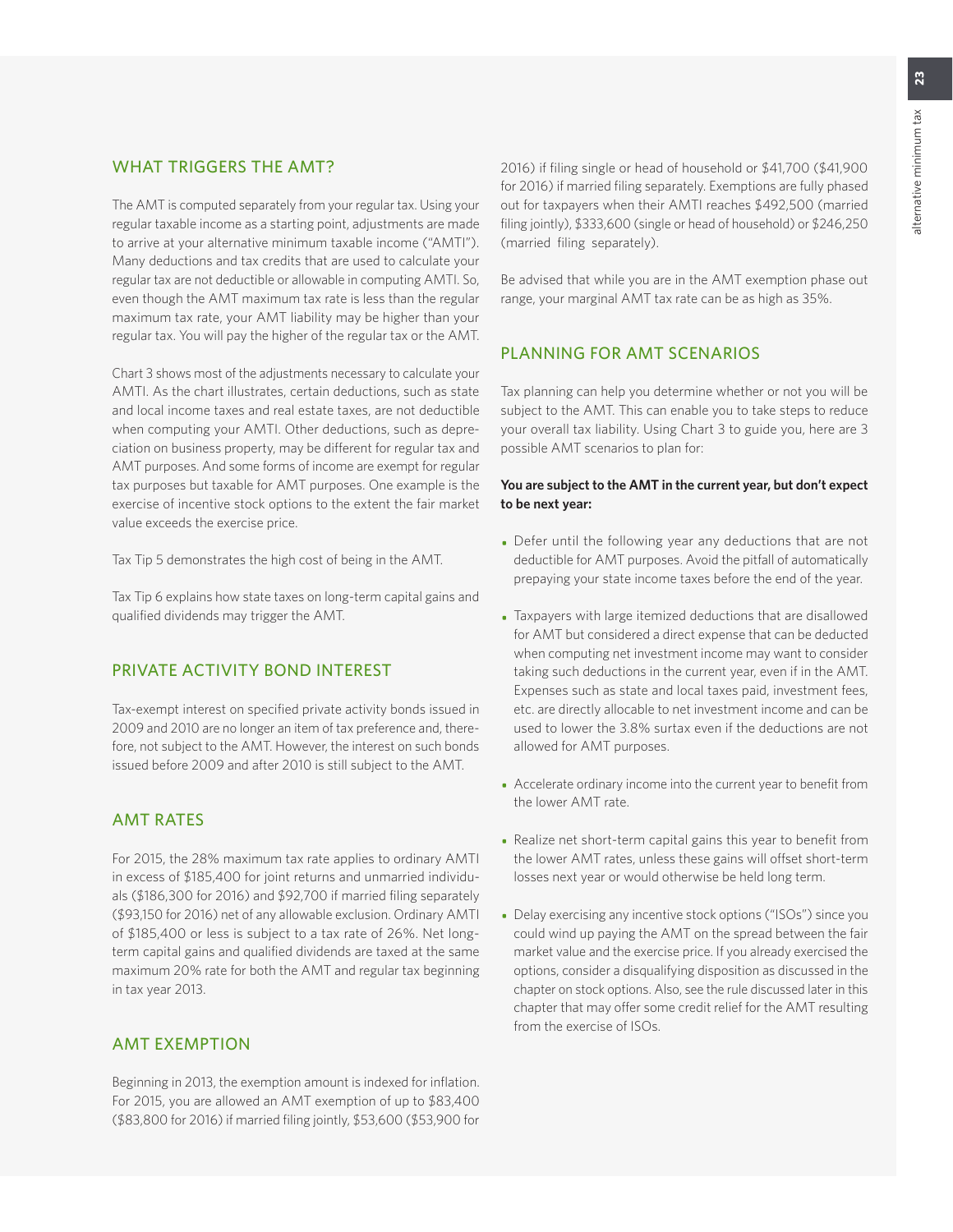### **tax tip**

# **5** THE HIGH COST OF THE AMT

Failing to consider the AMT and incorrectly timing the payment of some of your deductions can be costly. Let's say that before December 31, 2015, you paid the following expenses:

- \$15,000 state estimated fourth quarter tax payment (due January 15, 2016),
- \$10,000 in real estate taxes (not due until January, 2016), and
- \$20,000 in charitable contributions that you could have delayed until 2016.

| Income                                                                              | <b>Regular Tax After</b><br><b>Year-End Payments</b> | <b>AMT</b>    |  |  |
|-------------------------------------------------------------------------------------|------------------------------------------------------|---------------|--|--|
| Earned income                                                                       | \$200,000                                            | \$200,000     |  |  |
| Qualifying dividends                                                                | 25,000                                               | 25,000        |  |  |
| Long-term capital gains                                                             | 175,000                                              | 175,000       |  |  |
| <b>Total income</b>                                                                 | \$400,000                                            | \$400,000     |  |  |
| <b>Deductions</b>                                                                   |                                                      |               |  |  |
| State & local income taxes                                                          | \$<br>100,000                                        | \$<br>$\circ$ |  |  |
| Real estate taxes                                                                   | 20,000                                               | $\circ$       |  |  |
| Mortgage interest                                                                   | 50,000                                               | 50,000        |  |  |
| Contributions                                                                       | 40,000                                               | 40,000        |  |  |
| Investment advisory fees                                                            | 25,000                                               | $\Omega$      |  |  |
| Disallowance of advisory fees (2% of AGI)                                           | (8,000)                                              | $\circ$       |  |  |
| 3% AGI Floor                                                                        | (2,703)                                              | $\circ$       |  |  |
| <b>Net itemized deductions</b>                                                      | \$224,297                                            | \$<br>90,000  |  |  |
| Personal exemptions (married with 2 children) (after phaseouts)                     | 4,160                                                | $\circ$       |  |  |
| <b>Taxable income</b>                                                               | \$171,543                                            | \$310,000     |  |  |
| <b>Federal tax</b>                                                                  | \$<br>14,496                                         | \$<br>35,503  |  |  |
| Medicare Contribution Tax on net investment income                                  | 5,700                                                | 5,700         |  |  |
| Total federal tax (including Medicare Contribution Tax on net<br>investment income) | \$<br>20,196                                         | \$<br>41,203  |  |  |

Because you must pay the higher of the two taxes, your tax will be \$41,203 — that's \$21,007 of AMT tax in excess of your regular tax. Therefore, you lost the full benefit from the prepayment of your state estimated tax and real estate taxes, as well as some of the benefit of prepaying charitable contributions.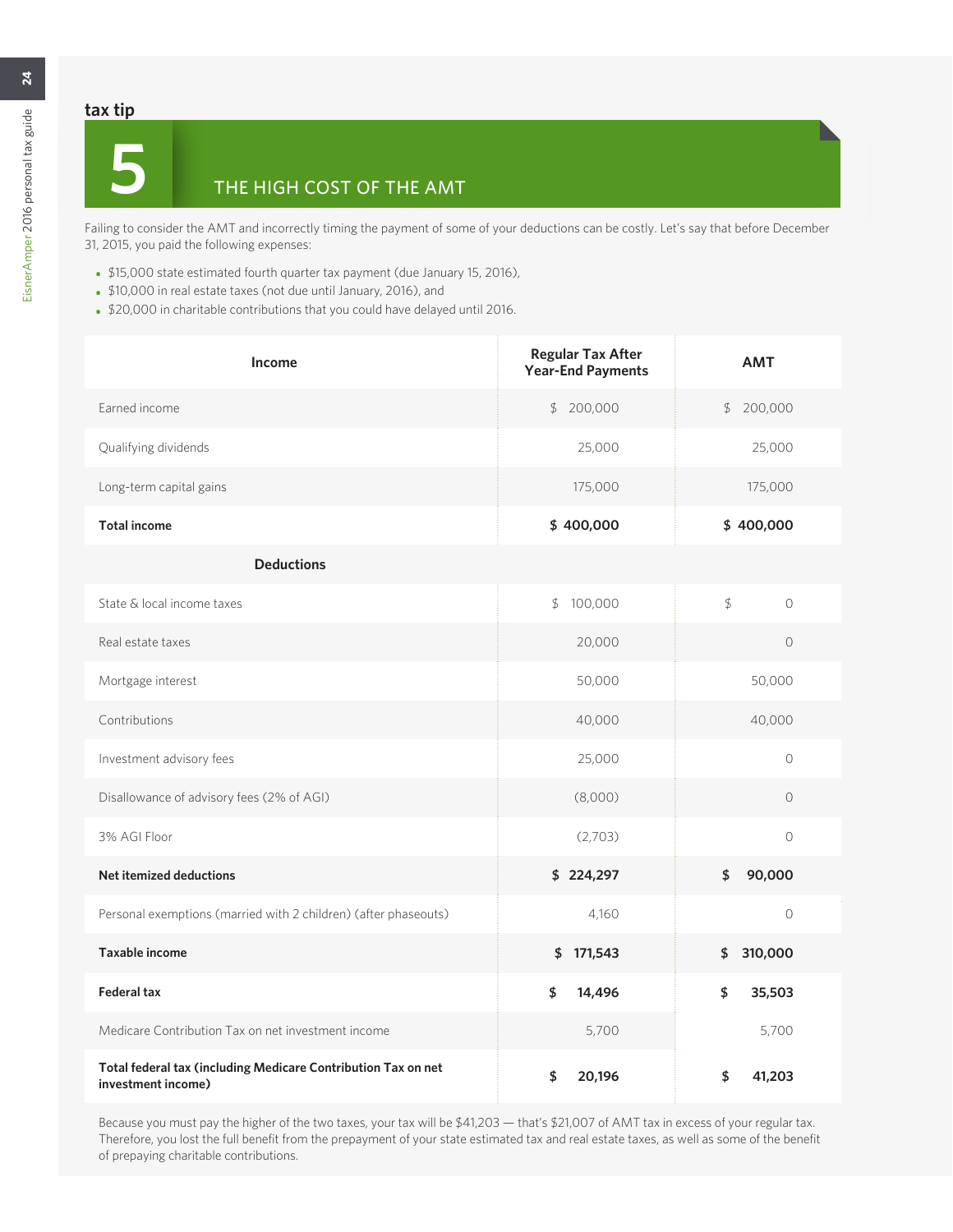### **You are not subject to the AMT in the current year and will be taxed at the regular tax rate of 39.6% but expect to be subject to the AMT next year:**

- Prepay deductions that are not deductible for AMT purposes to get the full tax benefit in the current year rather than lose the tax benefit next year.
- Prepay your fourth-quarter state and local income tax estimate by December 31, as well as any projected remaining balance due on your current year's state/local income tax return that you would otherwise pay on April 15 of the following year.
- Prepay deductions that are deductible against the AMT, such as charitable contributions, to gain the benefit of the higher ordinary tax rate in the current year.
- Defer ordinary income, such as bonuses if possible, to the following year to take advantage of the lower AMT rate.
- Review your ISO awards to determine if you can exercise any shares before the end of the year. The exercise will be tax-free this year up to the extent of the break-even point between your regular tax and the AMT. In the following year, any exercises will result in an AMT liability based on the fair market value of the shares at the time of exercise over the exercise price.

#### **You are not subject to the AMT in either year:**

• You have avoided the AMT, but you still want to reduce your regular tax liability in the current year. Turn to the chapter on tax planning strategies for year-end planning ideas that can minimize your tax exposure.

### AMT CREDIT CAN REDUCE FUTURE TAXES

If you pay the AMT, you may be entitled to a tax credit against your regular tax in a subsequent year. You qualify for an AMT credit based on "deferral items" that contributed to your AMT liability. The most common deferral items are depreciation adjustments, passive activity adjustments and the tax preference on the exercise of ISOs. Other deductions, such as state and local income taxes and investment fees, are called exclusion items. You cannot get an AMT credit from these deductions. The AMT illustrated in Tax Tip 5 would not create an AMT credit since none of the adjustments are deferral items.

The reason a deduction is classified as a deferral item is because over time you will end up with the same total deductions for both regular tax and AMT purposes. As an example, a depreciation difference is a deferral item if it is calculated using a different asset life and method for AMT purposes then used for regular tax purposes. However, over the life of the asset the total depreciation will be the same under either tax computation. Special rules apply for bonus depreciation. See chapter on business owners and depreciation deductions.

### **tax tip**



### **6** LONG-TERM CAPITAL GAINS AND QUALIFYING DIVIDEND INCOME CAN PUT YOU INTO THE AMT

Long-term capital gains and qualifying dividend income can cause you to be subject to the AMT, even though both are taxed at the maximum tax rate of 20% for regular tax purposes and for the AMT. The reason for this is that when you pay state and local taxes on the income, which reduces your regular tax liability, these taxes are not deductible in computing your AMT. Therefore, your AMT taxable income is higher than your regular taxable income.

As an example, let's say you file a joint return and your income only included a long-term capital gain of \$600,000 and, as a New York City resident, your state and city income tax was \$60,000. Ignoring all other deductions, exemptions, phaseouts and rate differentials, your regular taxable income would be \$540,000 after the \$60,000 deduction. At the maximum tax rate of 20%, your regular tax would be \$108,000. Your AMT liability would be \$120,000 (\$600,000 taxed at the same maximum rate of 20%) because you are not allowed a deduction for state and local income

taxes. Therefore, you would pay the higher of the two taxes (an additional cost of \$12,000). Keep in mind that not all of the longterm capital gains (regular or AMT) will be taxed at the 20% rate, since there is also a 15% rate applied up to certain income thresholds.

If you find yourself in this tax situation, avoid paying your state and local income taxes in the year of the sale. To the extent possible, consider deferring the payments until next year if there is a possibility that you will not be in the AMT and you may therefore receive a federal tax benefit.

Keep in mind that if you are subject to the Medicare Contribution Tax on net investment income, consideration should be given to paying expenses that are allocable in arriving at net investment income even if they are not deductible for AMT purposes.